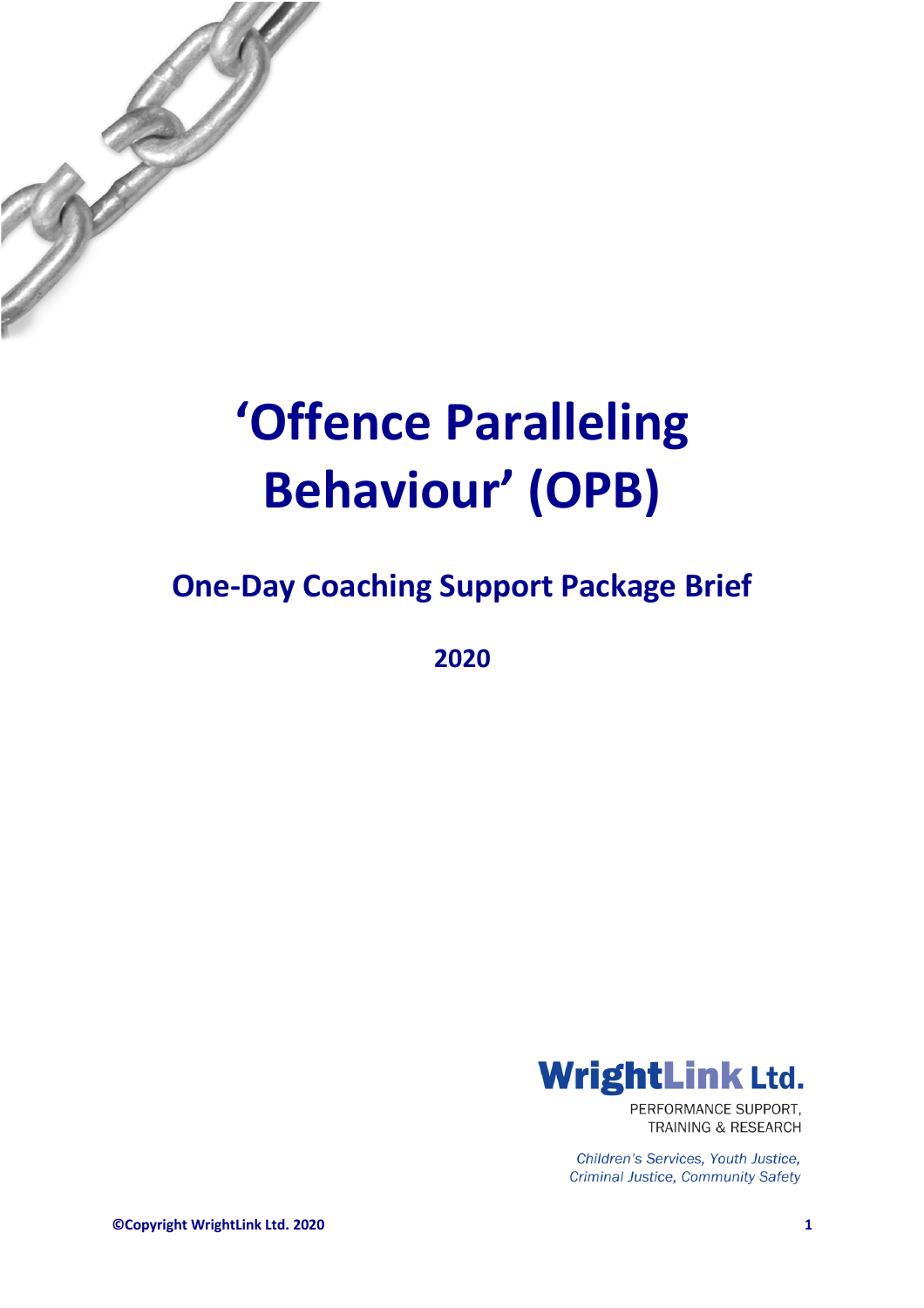#### **1.0 Practice Support Workshop Aims**

The focus of this coaching package is to support practitioners to develop the theory and knowledge base surrounding **'Offence Paralleling Behaviour' (OPB)** for those cases of young people held in secure establishments (e.g. HM Prison Service, Secure Children's Homes, Secure Training Centres, Secure Hospitals).

OPB is a contemporary approach to dynamic risk assessment practice that focuses on the 'flow' (also referred to as the 'developmental sequence') of current behaviour which is akin to the notion of an offence chain that is understood in terms of the function the behaviour serves for the individual, rather than the morphology (i.e. what the behaviour 'looks like') whilst in custody.

OPB case formulations therefore look systematically at the relationship between current day-to-day functioning and the way an individual was functioning at the time of their offence, which is in direct contrast to more commonly deployed risk assessment practices which place emphasis upon 'past behaviour' to inform licence conditions upon discharge from custody and MAPPA risk management plans, for example.

OPB features within ASSET Plus risk assessment framework under 'wider/other concerning behaviours', however no further information regarding OPB has been provided by YJB via ASSET Plus training support packages, as this is a new framework of risk assessment from the field of forensic clinical psychology, and not youth justice/social work/probation practice.

It is important to acknowledge that there is currently limited scrutiny of the OPB framework within a risk assessment context, or with respect to an evaluation of its role in treatment planning or provision. That said, OPB is a developing area of forensic risk assessment practice worthy of consideration for those young people being held within secure environments, which may help to offer a fuller picture of the assessed risk of future harmful behaviour towards others when developing forensic case formulations/hypotheses.

#### **2.0 Course Overview:**

- An introduction to Offence Paralleling Behaviour (OPB)
- Exploration of how OPB may be used in the risk assessment process
- Exploration of how OPB may be integrated into treatment/intervention, including how OPB is used when conducting assessments of treatment/intervention progress in custodial settings